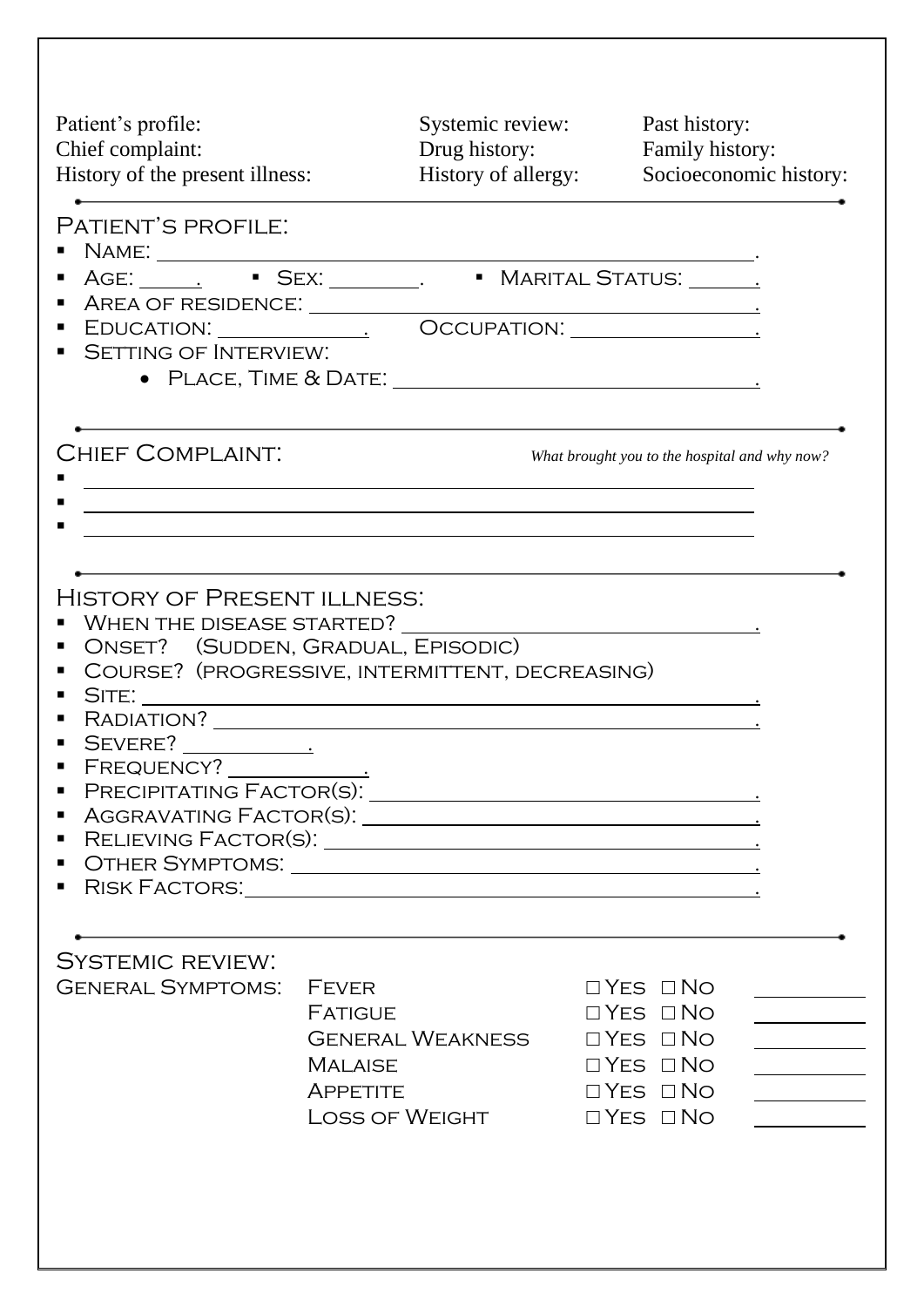## SYSTEMATIC SYMPTOMS:

Cardiovascular system:

| ш              | CHEST PAIN                                                    | $\Box$ YES $\Box$ NO                                                                                                                                                                                                                                                                                                                                                                                                                                   | $\blacksquare$ Palpitation                                | $\Box$ YES $\Box$ NO |  |
|----------------|---------------------------------------------------------------|--------------------------------------------------------------------------------------------------------------------------------------------------------------------------------------------------------------------------------------------------------------------------------------------------------------------------------------------------------------------------------------------------------------------------------------------------------|-----------------------------------------------------------|----------------------|--|
| ш              | <b>SOB</b>                                                    | $\Box$ YES $\Box$ NO                                                                                                                                                                                                                                                                                                                                                                                                                                   | • ANKLE SWELLING                                          | $\Box$ YES $\Box$ NO |  |
| ш              |                                                               |                                                                                                                                                                                                                                                                                                                                                                                                                                                        | • SYNCOPAL ATTACK □ YES □ NO                              |                      |  |
| ٠              | <b>PND</b>                                                    | $\Box$ YES $\Box$ NO                                                                                                                                                                                                                                                                                                                                                                                                                                   | • INTERMITTENT CLAUDI. OYES ONO                           |                      |  |
|                |                                                               |                                                                                                                                                                                                                                                                                                                                                                                                                                                        |                                                           |                      |  |
|                | <b>RESPIRATORY SYSTEM:</b><br><b>UPPER RESPIRATORY TRACT:</b> |                                                                                                                                                                                                                                                                                                                                                                                                                                                        |                                                           |                      |  |
|                | SNEEZING OYES ONO                                             |                                                                                                                                                                                                                                                                                                                                                                                                                                                        | $\blacksquare$ Sore throat                                | $\Box$ YES $\Box$ NO |  |
| ٠              | N. DISCHARGE $\Box$ YES $\Box$ NO                             |                                                                                                                                                                                                                                                                                                                                                                                                                                                        | • HOARSENESS VOICE                                        | $\Box$ Yes $\Box$ No |  |
| ш              | $E$ PISTAXIS $\Box$ YES $\Box$ NO                             |                                                                                                                                                                                                                                                                                                                                                                                                                                                        | · STRIDOR                                                 | $\Box$ Yes $\Box$ No |  |
|                | ■ N. OBSTRUCT □ YES □ NO                                      |                                                                                                                                                                                                                                                                                                                                                                                                                                                        | <u> 1999 - Andrea Sta</u>                                 | $\Box$ Yes $\Box$ No |  |
|                | <b>LOWER RESPIRATORY TRACT:</b>                               |                                                                                                                                                                                                                                                                                                                                                                                                                                                        |                                                           |                      |  |
| $\blacksquare$ | SOB DYES ONO                                                  |                                                                                                                                                                                                                                                                                                                                                                                                                                                        | • WHEEZING                                                | $\Box$ YES $\Box$ NO |  |
| п              | COUGH                                                         | $\Box$ Yes $\Box$ No                                                                                                                                                                                                                                                                                                                                                                                                                                   | • HEMOPTYSIS                                              | $\Box$ Yes $\Box$ No |  |
| $\blacksquare$ | SPUTUM                                                        | $\Box$ Yes $\Box$ No                                                                                                                                                                                                                                                                                                                                                                                                                                   |                                                           | $\Box$ Yes $\Box$ No |  |
|                |                                                               |                                                                                                                                                                                                                                                                                                                                                                                                                                                        |                                                           |                      |  |
|                | <b>GASTROINTESTINAL TRACT:</b>                                |                                                                                                                                                                                                                                                                                                                                                                                                                                                        |                                                           |                      |  |
|                | DYSPHAGIA                                                     | $\Box$ Yes $\Box$ No                                                                                                                                                                                                                                                                                                                                                                                                                                   | $\blacksquare$ DIARRHEA                                   | $\Box$ Yes $\Box$ No |  |
|                |                                                               |                                                                                                                                                                                                                                                                                                                                                                                                                                                        | • ANAL PAIN                                               | $\Box$ YES $\Box$ NO |  |
| ٠              |                                                               |                                                                                                                                                                                                                                                                                                                                                                                                                                                        | • ANAL DISCHARGE                                          | $\Box$ Yes $\Box$ No |  |
| ш              | HEARTBURN OYES ONO                                            |                                                                                                                                                                                                                                                                                                                                                                                                                                                        | · ANAL ITCHING                                            | $\Box$ Yes $\Box$ No |  |
| ш              | A. PAIN                                                       | $\Box$ Yes $\Box$ No                                                                                                                                                                                                                                                                                                                                                                                                                                   | • HEMATEMESIS                                             | $\Box$ YES $\Box$ NO |  |
|                | A. DISTENTION OYES ONO                                        |                                                                                                                                                                                                                                                                                                                                                                                                                                                        | $\blacksquare$ Hematochezia                               | $\Box$ Yes $\Box$ No |  |
| ٠              | CONSTIPATION $\Box$ YES $\Box$ NO                             |                                                                                                                                                                                                                                                                                                                                                                                                                                                        | $\blacksquare$ Melena                                     | $\Box$ Yes $\Box$ No |  |
|                | <b>URINARY SYSTEM:</b>                                        |                                                                                                                                                                                                                                                                                                                                                                                                                                                        |                                                           |                      |  |
|                | RENAL PAIN                                                    | $\Box$ Yes $\Box$ No                                                                                                                                                                                                                                                                                                                                                                                                                                   | $\blacksquare$ STREAM OF MICTURITION $\Box$ YES $\Box$ NO |                      |  |
|                | DYSURIA                                                       | $\Box$ Yes $\Box$ No                                                                                                                                                                                                                                                                                                                                                                                                                                   | • COLOR OF THE URINE                                      | $\Box$ Yes $\Box$ No |  |
| п              | FREQUENCY                                                     | $\label{eq:2.1} \frac{1}{\sqrt{2}}\left(\frac{1}{\sqrt{2}}\right)^{2} \left(\frac{1}{\sqrt{2}}\right)^{2} \left(\frac{1}{\sqrt{2}}\right)^{2} \left(\frac{1}{\sqrt{2}}\right)^{2} \left(\frac{1}{\sqrt{2}}\right)^{2} \left(\frac{1}{\sqrt{2}}\right)^{2} \left(\frac{1}{\sqrt{2}}\right)^{2} \left(\frac{1}{\sqrt{2}}\right)^{2} \left(\frac{1}{\sqrt{2}}\right)^{2} \left(\frac{1}{\sqrt{2}}\right)^{2} \left(\frac{1}{\sqrt{2}}\right)^{2} \left(\$ | • AMOUNT OF URINE                                         |                      |  |
| ٠              | # NOCTURNAL                                                   | $\mathcal{L}^{\text{max}}_{\text{max}}$ and $\mathcal{L}^{\text{max}}_{\text{max}}$ and $\mathcal{L}^{\text{max}}_{\text{max}}$                                                                                                                                                                                                                                                                                                                        |                                                           | $\Box$ YES $\Box$ NO |  |
|                |                                                               |                                                                                                                                                                                                                                                                                                                                                                                                                                                        |                                                           |                      |  |
|                | <b>MUSCULOSKELETAL SYSTEM:</b><br>MUSCLE PAIN                 | $\Box$ YES $\Box$ NO                                                                                                                                                                                                                                                                                                                                                                                                                                   | • LIMT. OF MOVEMENT                                       | $\Box$ Yes $\Box$ No |  |
|                | BONE PAIN $\Box$ YES $\Box$ NO                                |                                                                                                                                                                                                                                                                                                                                                                                                                                                        | • MUSCLE WASTING                                          | $\Box$ Yes $\Box$ No |  |
|                |                                                               |                                                                                                                                                                                                                                                                                                                                                                                                                                                        |                                                           |                      |  |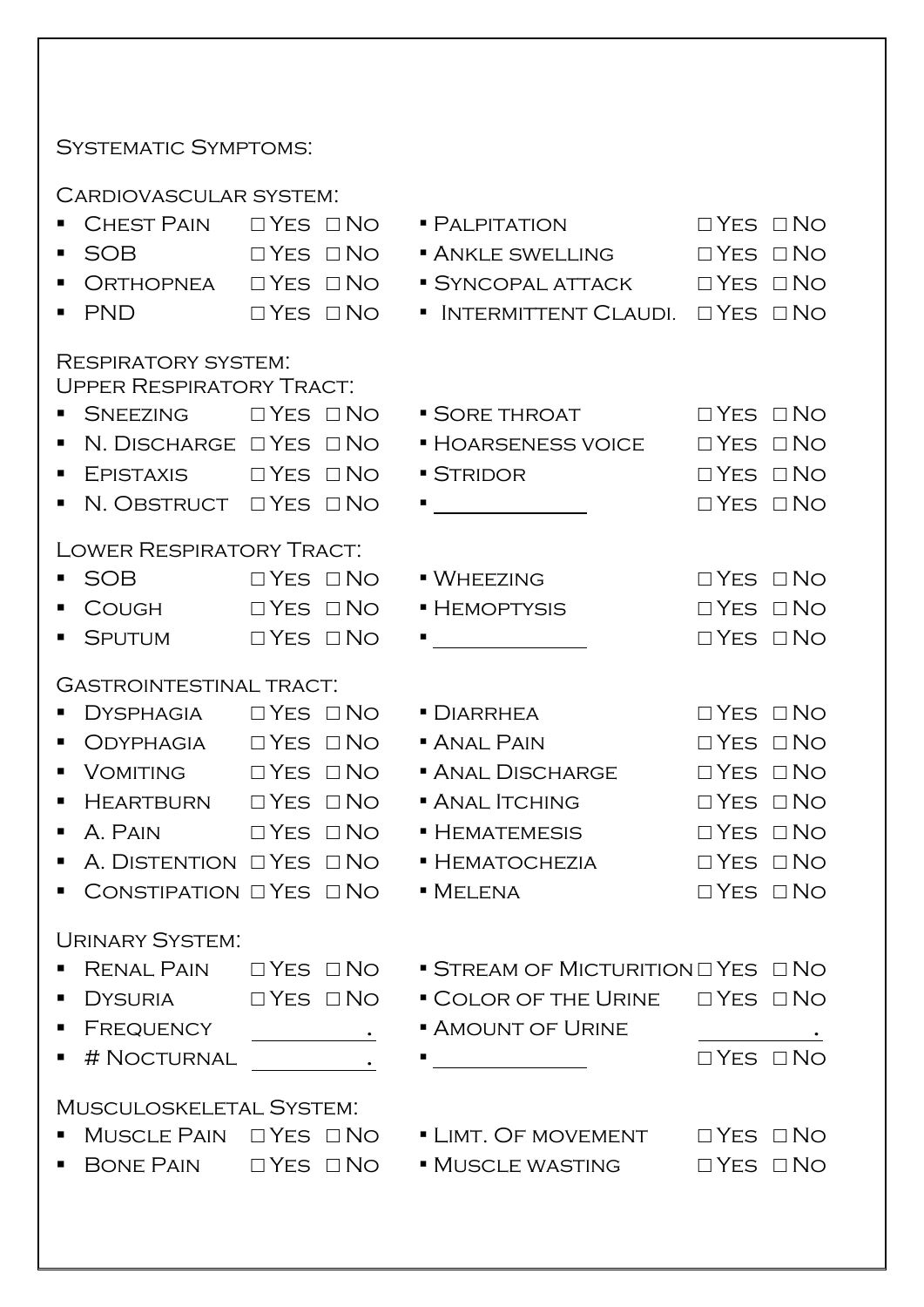| <b>SKIN SYMPTOMS:</b>                               |                      | ■ SWELLING I THES I NO I DEFORMITIES I THES I NO                                                                                           |  |
|-----------------------------------------------------|----------------------|--------------------------------------------------------------------------------------------------------------------------------------------|--|
| $\blacksquare$ S. RASH $\Box$ YES $\Box$ No         |                      | • PAIN DYES ONO                                                                                                                            |  |
| $\blacksquare$ ITCHING $\Box$ YES $\Box$ NO         |                      | SWELLING DYES ONO                                                                                                                          |  |
| $\blacksquare$ S. BLEEDING $\Box$ YES $\Box$ NO     |                      | • CHANGE IN HAIR/NAILS OYES ONO                                                                                                            |  |
| • DISCOLOR. OYES ONO                                |                      |                                                                                                                                            |  |
| <b>GENITAL TRACT:</b><br>IN MALE:                   |                      |                                                                                                                                            |  |
|                                                     |                      | ■ ERECTILE DYS. □ YES □ NO ■ EJACULATION PROB. □ YES □ NO                                                                                  |  |
|                                                     |                      | $\blacksquare$ Urethral Dis. $\Box$ Yes $\Box$ No $\blacksquare$ $\blacksquare$ $\blacksquare$ $\blacksquare$ $\blacksquare$ Yes $\Box$ No |  |
| IN FEMALE:                                          |                      |                                                                                                                                            |  |
|                                                     |                      | AGE OF MENARCHE/MENOPAUSE: 1988                                                                                                            |  |
| $\blacksquare$ Mens. Pain $\Box$ Yes $\Box$ No      |                      | ■ REGULARITY □ YES □ NO ■ AMOUNT OF BLOOD · □ YES □ NO                                                                                     |  |
|                                                     |                      |                                                                                                                                            |  |
| NEUROLOGICAL SYMPTOMS:                              |                      |                                                                                                                                            |  |
| $\blacksquare$ Headache $\Box$ Yes $\Box$ No        |                      | ■ SLEEP DEFECT Q YES ONO                                                                                                                   |  |
| $\blacksquare$ Fits $\Box$ Yes $\Box$ No            |                      | • MOTOR DEFECT DYES ONO                                                                                                                    |  |
| SPECIAL SENSE $\Box$ YES $\Box$ NO                  |                      | $\blacksquare$ SENSORY DISTURBANCE $\square$ YES $\square$ NO                                                                              |  |
| $\;\;\bar{}\;$ Speech Defect $\Box$ Yes $\;\Box$ No |                      | "LEVEL OF CONSCIOUSNESS: __________                                                                                                        |  |
| ENDOCRINOLOGICAL SYMPTOMS.                          |                      |                                                                                                                                            |  |
|                                                     |                      | $\blacksquare$ SWEATING $\Box$ YES $\Box$ NO $\blacksquare$ COLD/HEAT INTOLERANCE $\Box$ YES $\Box$ NO                                     |  |
| HEMATOLOGICAL:                                      |                      |                                                                                                                                            |  |
| Pallor                                              | $\Box$ Yes $\Box$ No | $\blacksquare$ RECURRENT FEVERS $\Box$ YES $\Box$ NO                                                                                       |  |
| $\blacksquare$ WBC Disturb. $\Box$ Yes $\Box$ No    |                      | • BLEEDING TENDENCY O YES ONO                                                                                                              |  |
|                                                     |                      |                                                                                                                                            |  |
| PSYCHIATRIC SYMPTOMS:                               |                      |                                                                                                                                            |  |
| ANXIETY                                             | $\Box$ Yes $\Box$ No | $\blacksquare$ Traumatizing events $\square$ Yes $\square$ No                                                                              |  |
| $DEFRESSON$ $\Box$ YES $\Box$ NO                    |                      | $\blacksquare$ Fear of diseases $\square$ Yes $\square$ No                                                                                 |  |
| $O$ BSESSION $\Box$ YES $\Box$ NO                   |                      | $\blacksquare$ Mental illnesses $\Box$ Yes $\Box$ No                                                                                       |  |
|                                                     |                      |                                                                                                                                            |  |
|                                                     |                      | SEVERITY, FREQUENCY, DURATION, ANY RELIEVING OR PRECIPITATING                                                                              |  |
|                                                     |                      | <b>FACTORS AND MEDICATIONS RECEIVED</b>                                                                                                    |  |
|                                                     |                      |                                                                                                                                            |  |
|                                                     |                      |                                                                                                                                            |  |